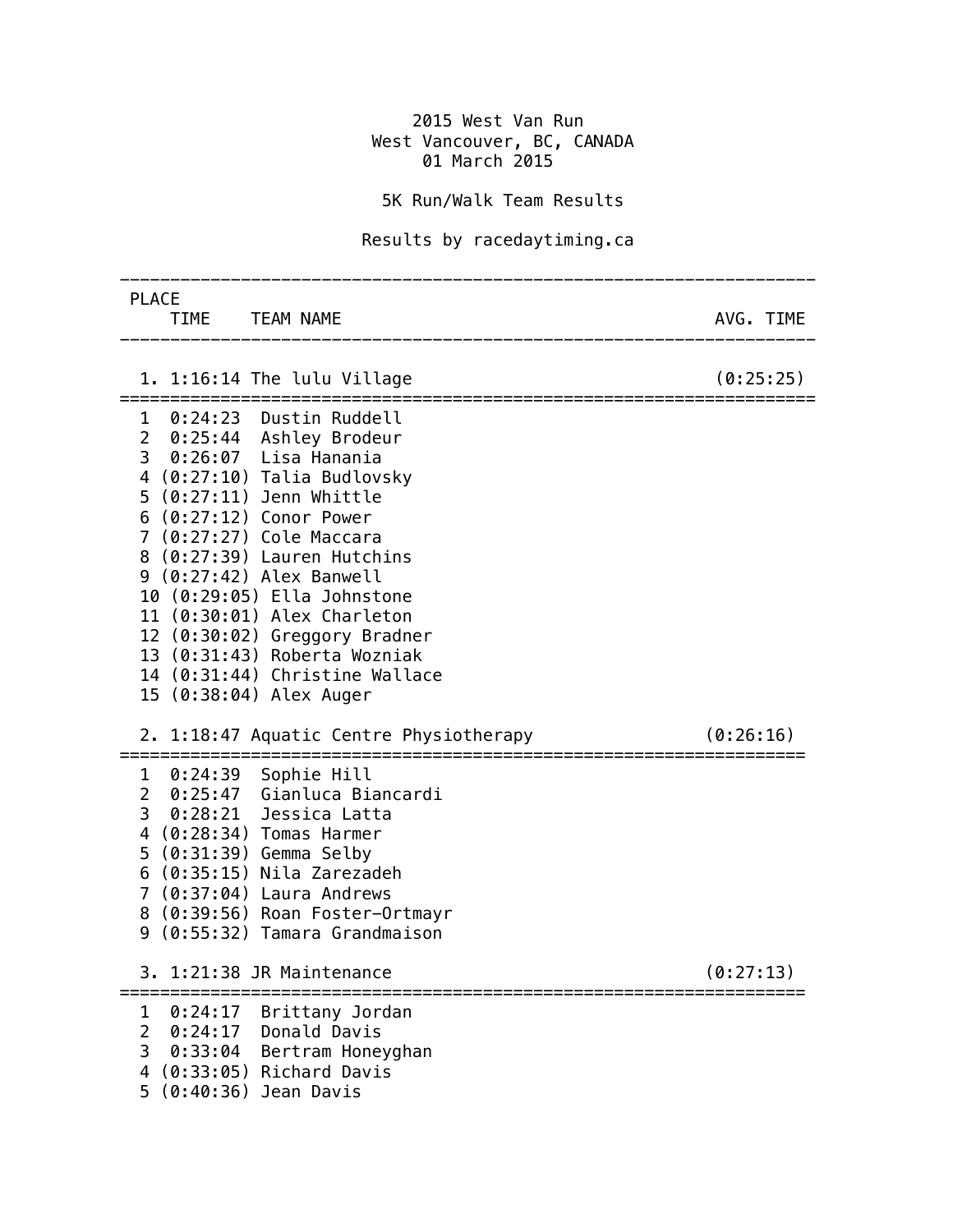6 (0:54:47) Nicole Davis

 4. 1:21:47 Extremists (0:27:16) ==================================================================== 1 0:19:46 Jesse Woodman 2 0:30:12 Kevin Salter 3 0:31:49 Frani Booth 5. 1:26:26 Special Olympics (0:28:49) ==================================================================== 1 0:27:13 Stephan Schoeller 2 0:28:07 Manuel Enright 3 0:31:06 Kara Williams 4 (0:37:27) Christie Tilton 5 (0:53:45) Siann Montgomery 6 (0:54:56) Brad Sampson 7 (0:59:29) Tanya Salih 6. 1:27:24 RewardStream (0:29:08) ==================================================================== 1 0:27:29 Buzz Hemphill 2 0:28:57 Thom Baynes 3 0:30:58 Anson Lee 4 (0:32:16) Jo-Lynn Foo 5 (0:32:16) Julie Oudot 7. 1:29:26 North Shore Stars Fastpitch (0:29:49) ==================================================================== 1 0:28:30 Sara Mikkelsen 2 0:30:28 Kathleen Natrall 3 0:30:28 Jennifer Natrall 8. 1:30:09 Ivivva Park Royal (0:30:03) ==================================================================== 1 0:25:33 Chandell Fernie 2 0:27:19 Alexis Romero 3 0:37:17 Lindsey Hills 4 (0:37:17) Leanne Saratan 5 (0:37:18) Susan Hills 6 (0:48:00) Catalina Mous 7 (0:48:03) Alice Fernie 8 (0:48:11) Avery Zonailo 9. 1:31:12 West Vancouver Police Department (0:30:24) ==================================================================== 1 0:30:01 Judi Goerke 2 0:30:35 Andrea Bustillo 3 0:30:36 Alan Currie 4 (0:32:19) Louise Carlsen

5 (0:32:20) Julie Blais